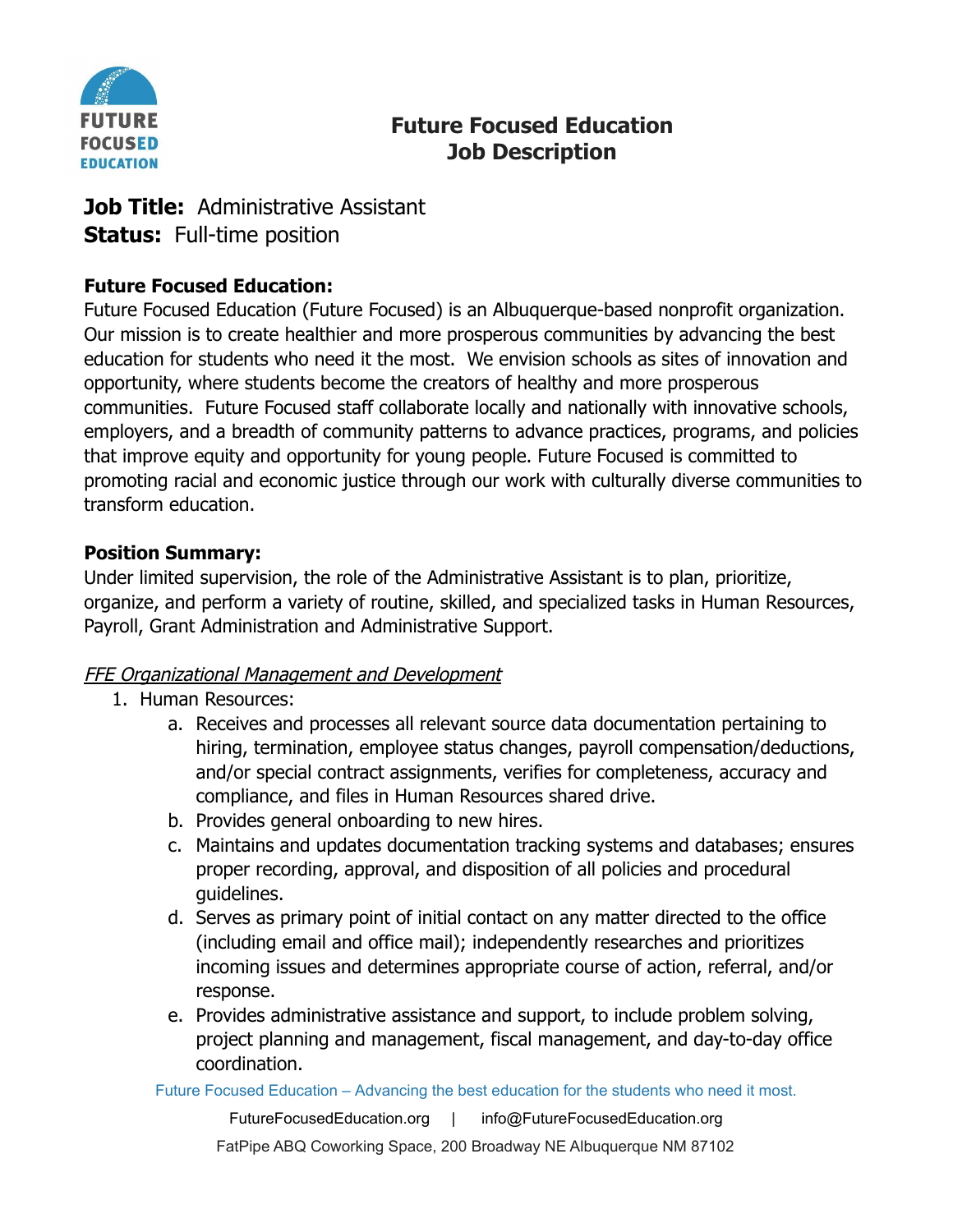

- 2. Board Management: Ensure board meeting and board retreat invites are sent and updated. Maintain documentation of board activities and archiving.
- 3. Finance: Understands assignment of expenses to ensure compliance with contracts and grants.
	- a. Interface with accounting firm to ensure compliance between financial expenses and grant funding.
	- b. Process payroll for office.
	- c. Process bimonthly payables (incoming invoices, monthly payments, reimbursements, etc.).
	- d. Manage bank deposits (Minimum of 2x per week).
	- e. Follow through on invoice tracking and payment collection.
	- f. Process bank statement reconciliation.
	- g. Assist with Fiscal Sponsorship payroll and payables.
- 4. Audit: Assist with providing documentation of archived essential information critical for operations, organizational, and founding documentation of the organization.
- 5. Contract Management:
	- a. Execute contracts between Future Focused Education and consultants and ensure signature of both parties.
	- b. Execute filing of contract to ensure compliance with Future Focused Education standards.
	- c. Follow through on invoicing tracking and payment collection of revenue contracts.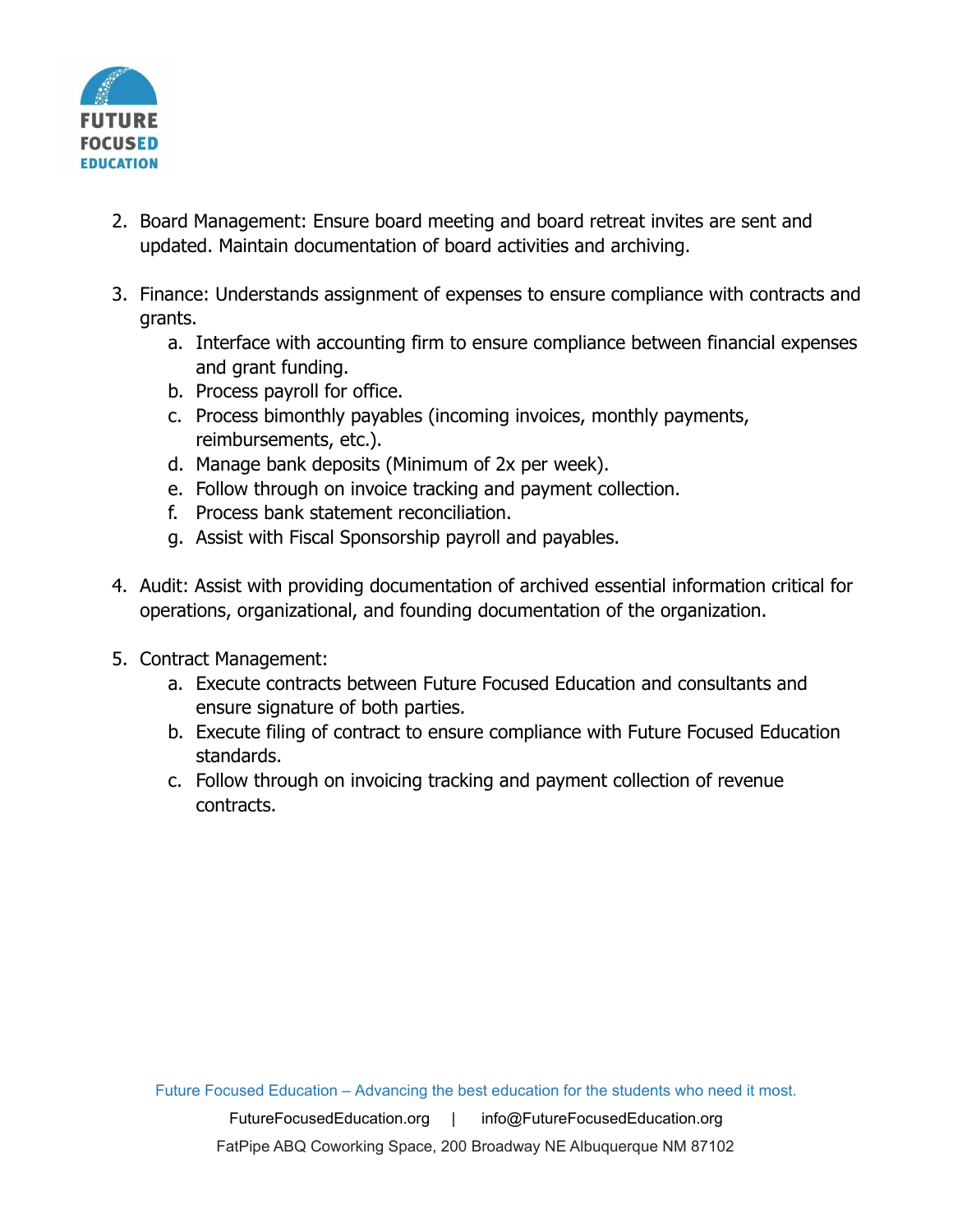

#### Events

- 1. Manage/organize travel logistics (registration, airfare, lodging) for FFE staff and partners when traveling to and from events, conferences, educational and stakeholder visits.
- 2. Assist with logistics of Intern/Mentor Orientation in coordination with X3 staff.
- 3. Assist with logistics of FFE convenings in coordination with Directors which can include anything from invitations, catering, material gathering, to set up and tear down of event.

### Replication and Expansion

1. Work collaboratively with Future Focused staff to identify, propose, and facilitate presentations and workshops and at local, regional and national conferences, gatherings, and convenings.

### **Physical Demands:**

While performing the duties of the job, the employee is regularly required to talk or hear. The employee frequently is required to sit; walk; use hands to finger, handle, or feel; reach with hands and arms. The employee occasionally is required to climb or balance; stoop, kneel, crouch, or crawl. The employee must occasionally fit and/ or move up to 25 pounds.

### **Work Environment:**

Work is performed in a variety of business, education, and office space settings. Willingness to travel within city limits and reliable transportation is required. Evening, weekend, and/or holiday work may be required. In addition, traveling at least once a quarter outside New Mexico may be required. During the COVID-19 pandemic, work will sometimes take place remotely; internet access is required.

### **Qualifications:**

**Education** High School Diploma, Associate's degree preferred

#### **Experience**

- Two-three years administrative, human resources, or finance support experience.
- Grant related experience preferred.

Future Focused Education – Advancing the best education for the students who need it most.

FutureFocusedEducation.org | info@FutureFocusedEducation.org FatPipe ABQ Coworking Space, 200 Broadway NE Albuquerque NM 87102